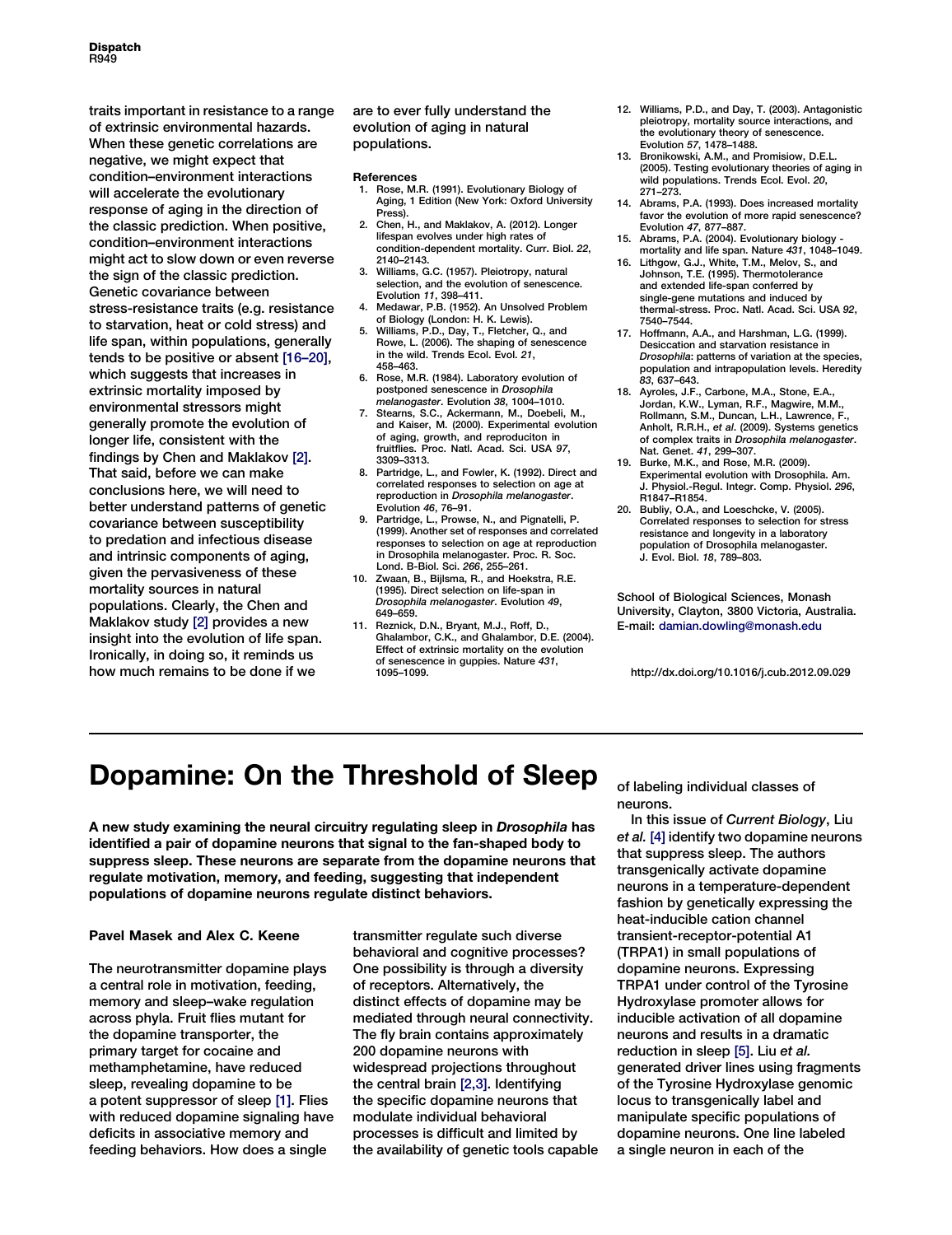

Figure 1. Schematic of sleep-suppressing dopamine neurons in the fly brain. The fan-shaped body (FB) consists of three layers: dorsal (dFB), medial (mFB), and ventral (vFB). One dopamine neuron from each PPL1 cluster (PPL-dFB) suppresses sleep. Other PPL1 neurons innervate the mushroom bodies (MBs), which have previously been implicated in sleep and memory. Liu et al. [\[4\]](#page-2-0) find that neurons from PPM3 neuronal cluster innervating vFB and mFB do not regulate sleep. Neurons from PAM cluster innervate medial lobes of MBs and signal positive and aversive reinforcement during learning. Inset depicts the magnified region within the fly brain.

protocerebral posterolateral (PPL1) clusters that was not labeled in other lines, and activation of these neurons resulted in reduced sleep. These findings suggest that a pair of neurons in the PPL1 cluster is capable of conferring sleep loss.

Careful morphological analysis revealed that the sleep-suppressing PPL1 neurons ramify throughout the Drosophila fan-shaped body (Figure 1), a region within the central complex that was previously shown to regulate sleep and locomotion [\[6,7\].](#page-2-0) The fruit fly genome encodes four dopamine receptors, and mutants for the type 1 dopamine receptor, DopR, have increased sleep [\[8\]](#page-2-0). DopR appears to be the primary dopamine receptor required for arousal, because loss of DopR fully suppresses the wake-promoting effects of dopamine [\[4\]](#page-2-0). DopR is expressed predominantly in the mushroom bodies and central complex, two brain regions previously implicated in sleep–wake regulation [\[9\]](#page-2-0). Liu et al. [\[4\]](#page-2-0) found that selectively rescuing DopR in the fan-shaped body alone rescues the long-sleeping phenotype of these mutants. These results suggest that a pair of PPL1 dopamine neurons stimulate DopR, thereby elevating cAMP levels in the fan-shaped body. Flies with genetic manipulations that mimic the effects

of enhanced cAMP signaling in the fan-shaped body also suppress sleep, fortifying the notion that dopamine signaling to the fan-shaped body promotes wakefulness [\[4\]](#page-2-0).

There appears to be extensive redundancy in the neuroanatomy controlling sleep–wake regulation in Drosophila. A previous report found that rescue of DopR in the circadian pacemaker neurons labeled by Pigment Dispersing Factor (PDF) neuropeptide rescues sleep [\[8\],](#page-2-0) suggesting that dopamine may regulate arousal through multiple loci. Identifying how distinct populations of DopR neurons regulate sleep will be critical for understanding dopamine function.

How does the activity of dopamine neurons contribute to sleep–wake regulation? One possibility is that wake-promoting dopamine neurons are more active during the day. To test this hypothesis the authors employed physiological imaging of PPL1 neurons during the subjective day and night. A neuropeptide fusion protein consisting of rat Atrial Naturetic Factor (ANF) fused to a green fluorescent protein reporter was used as a marker for imaging chronic neuronal activity in dopamine neurons [\[10\]](#page-2-0). These experiments suggest the PPL1 neurons innervating the fan-shaped body were

more active during day than night [\[4\].](#page-2-0) Previous imaging studies of dopamine neurons using a cAMP-sensitive reporter have identified a dopamine-mediated increase in cAMP levels in circadian neurons [\[5\].](#page-2-0) While the effects of dopamine application on cAMP levels in the fan-shaped body was not measured by Liu et al. [\[4\],](#page-2-0) this technique could be applied to examine dopamine-related signaling in the fan-shaped body.

Taken together, Liu et al. reveal neural circuitry that is sufficient for suppression of sleep in the fruit fly. These results are particularly important because they suggest a single pair of neurons is capable of regulating sleep–wake behavior. These findings present a number of questions that may provide critical insight into the neural circuitry regulating sleep. Which neurons activate the PPL1 fan-shaped body neurons and how are these neurons modulated in accordance with circadian cues and sleep need? Furthermore, the target neurons of the fan-shaped body remain unclear. The fan-shaped body is composed of three distinct layers of neurons that are differentially involved in visual memory and locomotion, suggesting these neurons may directly control locomotor and search behaviors. Future experiments addressing these questions may help to complete the dopamine-mediated, sleepsuppressing circuit in the fruit fly brain.

It is particularly interesting that single dopamine neurons appear to regulate distinct behaviors. A number of previous studies have elegantly demonstrated unique populations of dopamine neurons required for distinct memory tasks. Appetitive conditioning involving the pairing of sugar with a novel odor requires starvation prior to training [\[11\]](#page-2-0). PPL1 neurons expressing the receptor for the orexigenic transmitter, neuropeptide F, regulate appetitive conditioning by inhibiting appetitive memories in satiated flies [\[11\].](#page-2-0) These neurons are distinct from the sleep-regulating neurons because they exclusively innervate the mushroom bodies and do not affect sleep [\[4,11\]](#page-2-0). The pairing of electric-shock punishment with a novel odor is dependent on another population of PPL1 neurons that innervate the vertical lobes of the mushroom bodies [\[3\].](#page-2-0) The PAM population of dopamine neurons is critical for conveying aversive